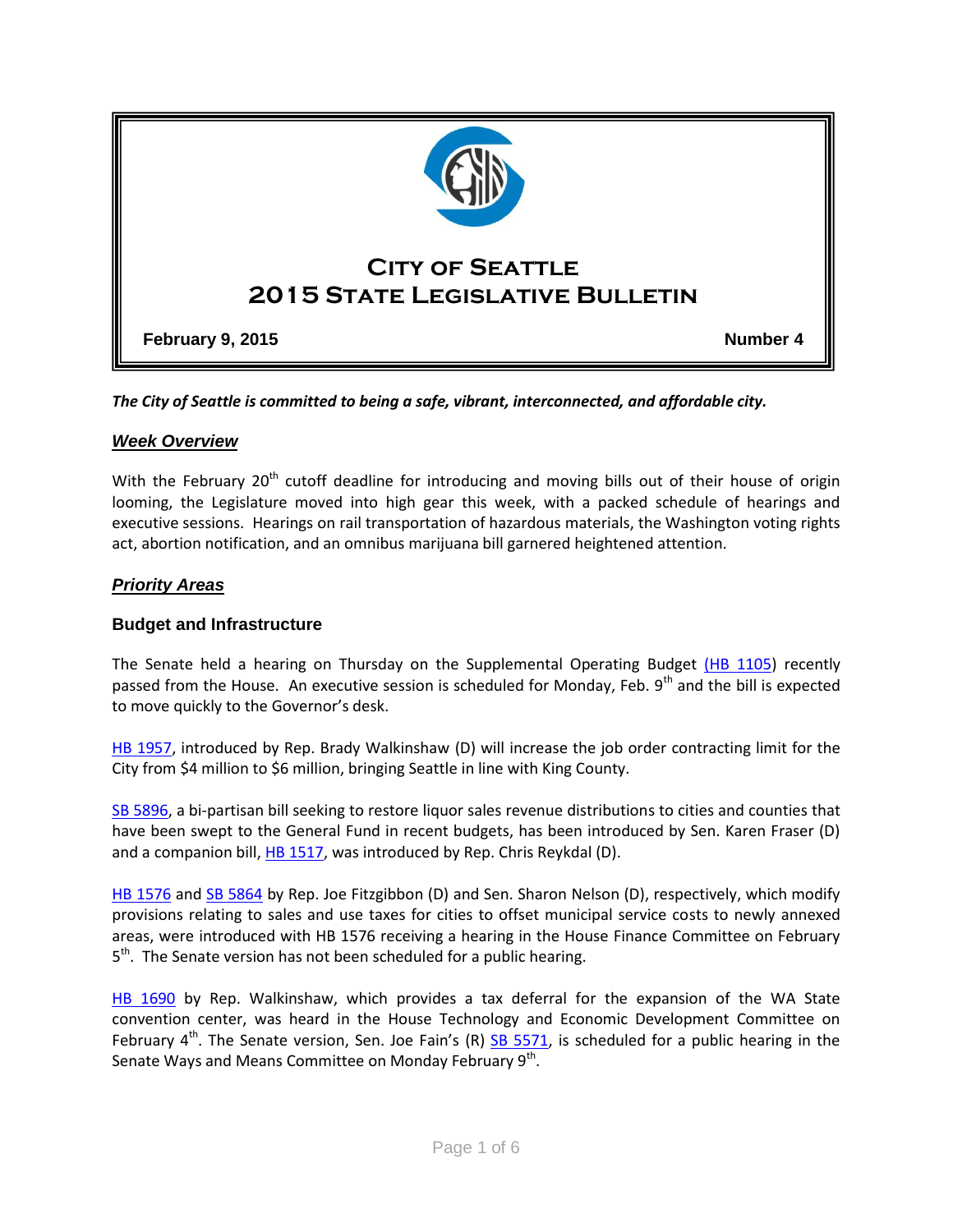[HB 1911](http://app.leg.wa.gov/billinfo/summary.aspx?bill=1911&year=2015) by Rep. Fitzgibbon, which authorizes municipalities to receive partial reimbursement for the construction or improvement of water or sewer facilities as development moves in, is scheduled for a public hearing in the House Local Government Committee on Thursday, February  $12<sup>th</sup>$ . The Senate version, [SB 5795](http://app.leg.wa.gov/billinfo/summary.aspx?bill=5795&year=2015) by Sen. Pam Roach (R), was referred to the Senate Government Operations and Security Committee.

# **Education**

[HB 1783](http://app.leg.wa.gov/billinfo/summary.aspx?bill=1783&year=2015) and [SB 5675](http://app.leg.wa.gov/billinfo/summary.aspx?bill=5675&year=2015) which create a grant program for expanding dual language instruction programs from Cradle to College were introduced this week. This legislation funds grant programs and teacher pipeline programs to address the needs of bilingual students throughout the educational system. HB 1783, sponsored by Rep. Lillian Ortiz-Self (D), will be heard on Feb.  $12<sup>th</sup>$  in the Education Committee.

With bipartisan support from Reps. Ruth Kagi (D) and Maureen Walsh (R), the Early Start Act, SHB [1491](http://app.leg.wa.gov/billinfo/summary.aspx?bill=1491&year=2015) moved out of the House committee on Early Learning and was sent to Appropriations.

[HB 1107 and SB 5463](http://app.leg.wa.gov/billinfo/summary.aspx?bill=1107&year=2015) by Rep. Larry Springer (D) and Sen. Andy Hill (R), respectively, concern access to and creation of cultural and heritage programs and facilities. HB 1107 had been set for executive action this week in the House Community Development and Housing Committee but has been re-scheduled. The Senate version was heard in the Senate Ways and Means Committee on February 2<sup>nd</sup>.

Rep. Dean Takko's (D) bill [HB 1387,](http://app.leg.wa.gov/billinfo/summary.aspx?bill=1387&year=2015) which supports apprenticeship training for building officials, is scheduled for an executive session in the House Labor Committee on Monday February 9<sup>th</sup>.

[HB 1511](http://app.leg.wa.gov/billinfo/summary.aspx?bill=1511&year=2015) by Rep. Ortiz-Self which requires Washington's tribal history, culture, and government to be taught in the common schools, is scheduled for an execution session in the House Community Development and Housing Committee on Monday February 9<sup>th</sup>. A companion Senate version, [SB 5433](http://app.leg.wa.gov/billinfo/summary.aspx?bill=5433&year=2015) sponsored by Sen. Steve Litzow (R), passed the Senate Early Learning and K-12 Education Committee on February  $5<sup>th</sup>$  and was referred to Rules.

[SHB 1295](http://app.leg.wa.gov/billinfo/summary.aspx?bill=1295&year=2015) by Rep. Zack Hudgins (D), which concerns breakfast after the bell programs, passed the House Education Committee with bi-partisan support on February  $5^{th}$ .

Rep. Roger Goodman (D) introduced his "tuition lock" bill, allowing students to pay the same college tuition for four years. The goal of HB [1988](http://lawfilesext.leg.wa.gov/biennium/2015-16/Pdf/Bills/House%20Bills/1988.pdf) is to keep costs down and encourage students to graduate in four years.

Other legislation addressing college tuition includes HB [1238,](http://app.leg.wa.gov/billinfo/summary.aspx?bill=1238&year=2015) which puts limits on tuition increases as it relates to state median household income. This bill is sponsored by Rep. Gerry Pollet (D).

## **Safety Net, Housing and Health Care**

There are companion bills seeking to protect prospective tenants from being charged for multiple comprehensive screening reports when seeking housing.  $H\text{B}$  1257 by Rep. Walkinshaw has been scheduled for executive session in the House Judiciary Committee on Thursday February  $12<sup>th</sup>$ . Sen. David Frockt's (D) companion bill, [SB 5123,](http://app.leg.wa.gov/billinfo/summary.aspx?bill=5123&year=2015) remains in the Senate Financial Institutions and Insurance Committee.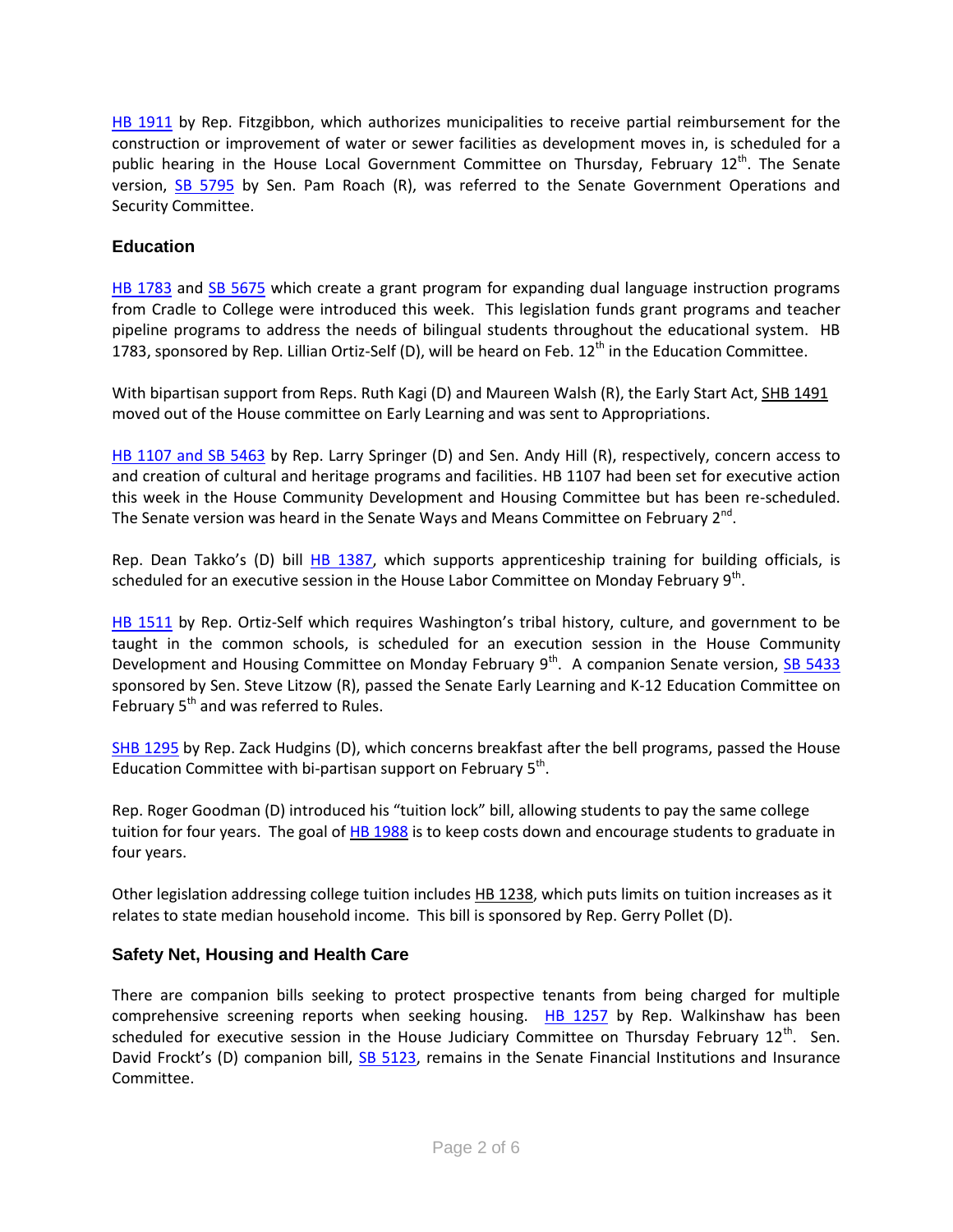Rep. Hans Zeiger's (R) bill [HB 1501,](http://app.leg.wa.gov/billinfo/summary.aspx?bill=1501&year=2015) which concerns public-private financing of prevention-based social service programs, a financing mechanism sometimes known as Social Impact Bonds, is scheduled for an executive session in the House Early Learning and Human Services Committee on Wednesday February 13<sup>th</sup>. The bill seeks to provide funding for social service programs and housing for youths coming out of the juvenile justice system.

[HB 1565,](http://app.leg.wa.gov/billinfo/summary.aspx?bill=1565&year=2015) which prohibits discrimination in housing based on a person's source of income, was heard in the House Judiciary Committee on Feb.4<sup>th</sup>. Brenda Anibarro from the Seattle Office of Civil Rights provided testimony at the hearing. Rep. Timm Ormsby's (D) bill has a companion in the Senate, Sen. Jeanne Kohl-Welles' (D) [SB 5278,](http://app.leg.wa.gov/billinfo/summary.aspx?bill=5378&year=2015) which is in the Senate Human Services, Mental Health and Housing Committee.

Rep. June Robinson's (D) bill **HB 1720**, which addresses healthy housing by prioritizing health and safety projects under the Low Income Weatherization program, is scheduled for an executive session in the House Community Development and Housing Committee on Tuesday February  $10^{\text{th}}$ .

### **Youth Homelessness**

A number of bills which are elements of the overall Youth Homelessness Act had hearings this week:

[HB 1728 and SB 5486](http://app.leg.wa.gov/billinfo/summary.aspx?bill=1728&year=2015) by Rep. Ormsby and Sen. Frockt, respectively, would create the parents for parents program to provide education, outreach and peer-to-peer support groups for parents in the dependency court system. HB 1728 is scheduled for an executive session in the House Early Learning and Human Services Committee on Thursday February  $12<sup>th</sup>$ , and SB 5468 passed the Senate Human Services, Mental Health and Housing Committee on February  $5<sup>th</sup>$  and was referred to the Senate Ways and Means Committee.

[HB 1735 and SB 5740](http://app.leg.wa.gov/billinfo/summary.aspx?bill=1735&year=2015) by Rep. Tina Orwall (D) and Sen. Fain, respectively, would add a final category, extenuating medical conditions, to the eligibility criteria for extended foster care services. The House bill is scheduled for an executive session in the House Early Learning and Human Services Committee on Friday February  $13<sup>th</sup>$ , while the Senate version is scheduled for a public hearing in the Senate Human Services, Mental Health and Housing Committee on Monday February 9<sup>th</sup>.

#### **Health Care**

Sen. Bruce Dammeier's (R) SB [5477](http://app.leg.wa.gov/billinfo/summary.aspx?bill=5477&year=2015) regulating vape product packaging, labeling and definitions moved from Commerce and Labor to Health Care.

### **Environment**

[HB 1449](http://app.leg.wa.gov/billinfo/summary.aspx?bill=1449&year=2015) by Rep. Jessyn Farrell (D), which addresses oil transportation safety, was heard in the House Environment Committee on February 3 $^{\text{rd}}$ . In one of the more anticipated hearings of the week, over one hundred people came to testify about the legislation, with a majority in support. Concerns from railroad companies centered on national safety concerns rising from proposals to publish routes, timetables and cargo information.

After last week's overflow hearing in the House Environment Committee, Rep. Fitzgibbon has scheduled [HB 1314](http://app.leg.wa.gov/billinfo/summary.aspx?bill=1314&year=2015), which implements the Governor's proposed carbon pollution market program to reduce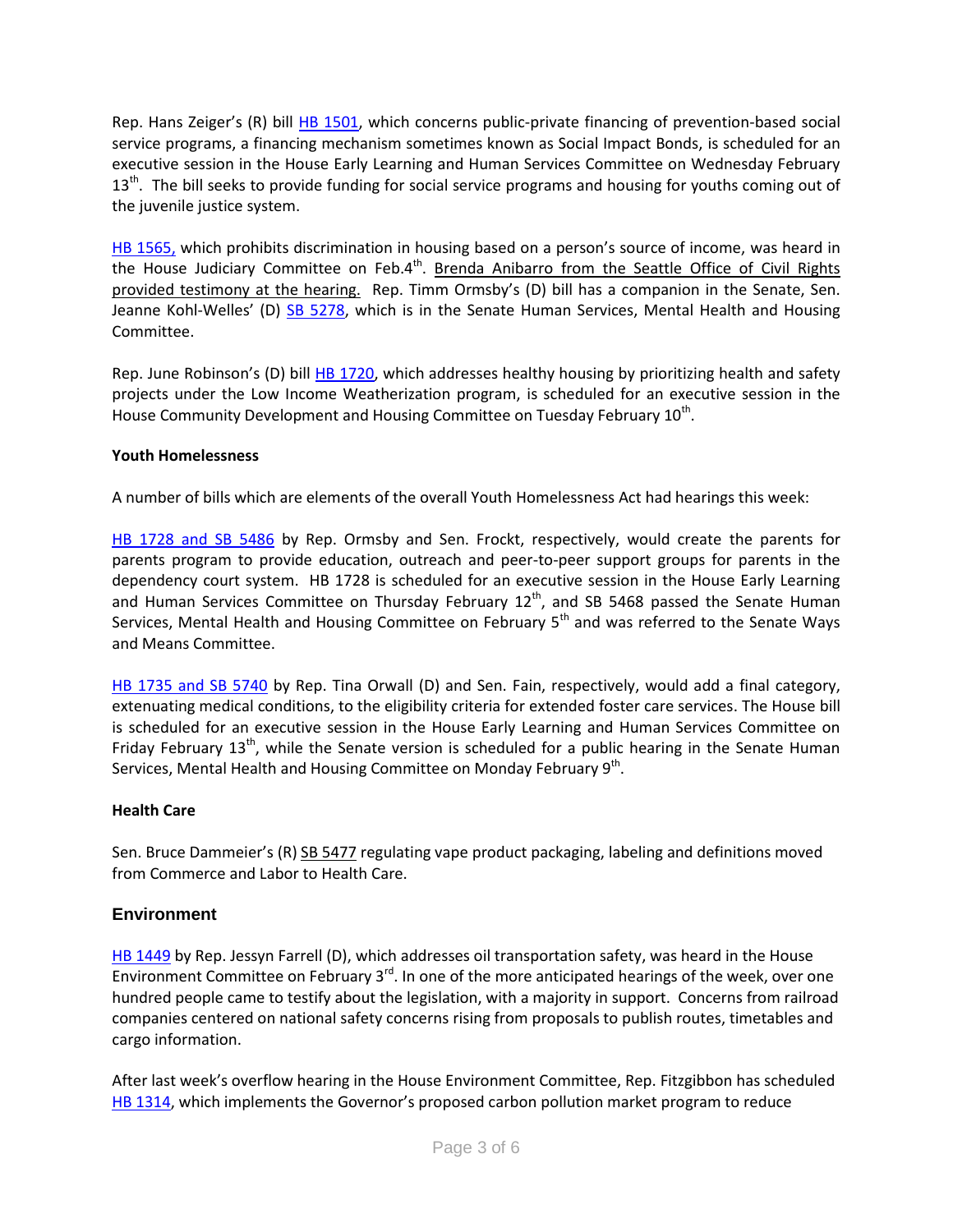greenhouse gas emissions, for an executive session in the House Environment Committee on Tuesday February 10<sup>th</sup>.

Rep. Strom Peterson's (D) bill [HB 1571,](http://app.leg.wa.gov/billinfo/summary.aspx?bill=1571&year=2015) which concerns paint stewardship programs to manage paint disposal, was heard in the House Environment Committee on February 5<sup>th</sup>.

[HB 1289 and SB 5804](http://app.leg.wa.gov/billinfo/summary.aspx?bill=1289&year=2015) by Rep. Vincent Buys (R) and Sen. Marko Liias (D), respectively, modify the procedure for adoption and amendment of the Washington state energy code. A possible result of these modifications would be the creation of obstacles to strengthening the energy code. HB 1289 was heard in the House Technology and Economic Development Committee on February 3<sup>rd</sup>. The Senate version is scheduled for a public hearing on Monday February 9<sup>th</sup>.

## **Transportation**

[HB 1593,](http://app.leg.wa.gov/billinfo/summary.aspx?bill=1593&year=2015) sponsored by Rep. Joan McBride (D), would provide cities with local options to create dedicated revenue streams to finance transportation infrastructure projects, including allowing councilmanic authority to raise the VLF from \$20 to \$50. Rep. McBride is working with stakeholders in refining the legislation.

Senator Cyrus Habib's (D) bill [SB 5550,](http://app.leg.wa.gov/billinfo/summary.aspx?bill=5550&year=2015) which regulates transportation network companies, was heard in the Senate Transportation Committee on February 2<sup>nd</sup>. Denise Movius from the Financial Administrative Services testified with concerns on the bill. The City continues to work with the prime sponsor on refining the legislation.

### **Public Safety**

[HB 1389 and SB 5181](http://app.leg.wa.gov/billinfo/summary.aspx?bill=1389&year=2015) by Rep. Goodman and Sen. Kirk Pearson (R), respectively, clarify that state fire service mobilization be allowed in all incidents to which fire departments, fire districts, and regional fire protection authorities typically respond, as long as the mobilization meets the requirements identified in the state fire service mobilization plan. The House bill was heard in the House Appropriations Committee on February  $4<sup>th</sup>$ . The Senate version has yet to be scheduled for a public hearing in the Senate Finance Ways and Means Committee.

Governor Inslee's Justice Reinvestment Act, [HB 1885,](http://apps.leg.wa.gov/billinfo/summary.aspx?bill=1885&year=2015) will be heard in the House Public Safety committee on February 11<sup>th</sup>. The bill seeks to change sentencing and treatment policies for property crimes, provides additional support for victims and reduces property crime statewide.

Rep. Takko's bill [HB 1684,](http://app.leg.wa.gov/billinfo/summary.aspx?bill=1684&year=2015) which addresses charges for the provision of public records, was heard in the House State Government Committee on February 3<sup>rd</sup>.

[HB 1553](http://app.leg.wa.gov/billinfo/summary.aspx?bill=1553&year=2015) by Rep. Walkinshaw, which encourages certificates of restoration of opportunity, received executive action in the House Public Safety Committee on February 6<sup>th</sup>.

Rep. Melanie Stambaugh's (R) bill [HB 1554,](http://app.leg.wa.gov/billinfo/summary.aspx?bill=1554&year=2015) which exempts from public inspection and copying under the public records act the personal information of certain family members and guardians of children enrolled in early learning or child care services, parks and recreation programs, youth development programs, and after-school programs, was heard in the House State Government Committee on February 3<sup>rd</sup>.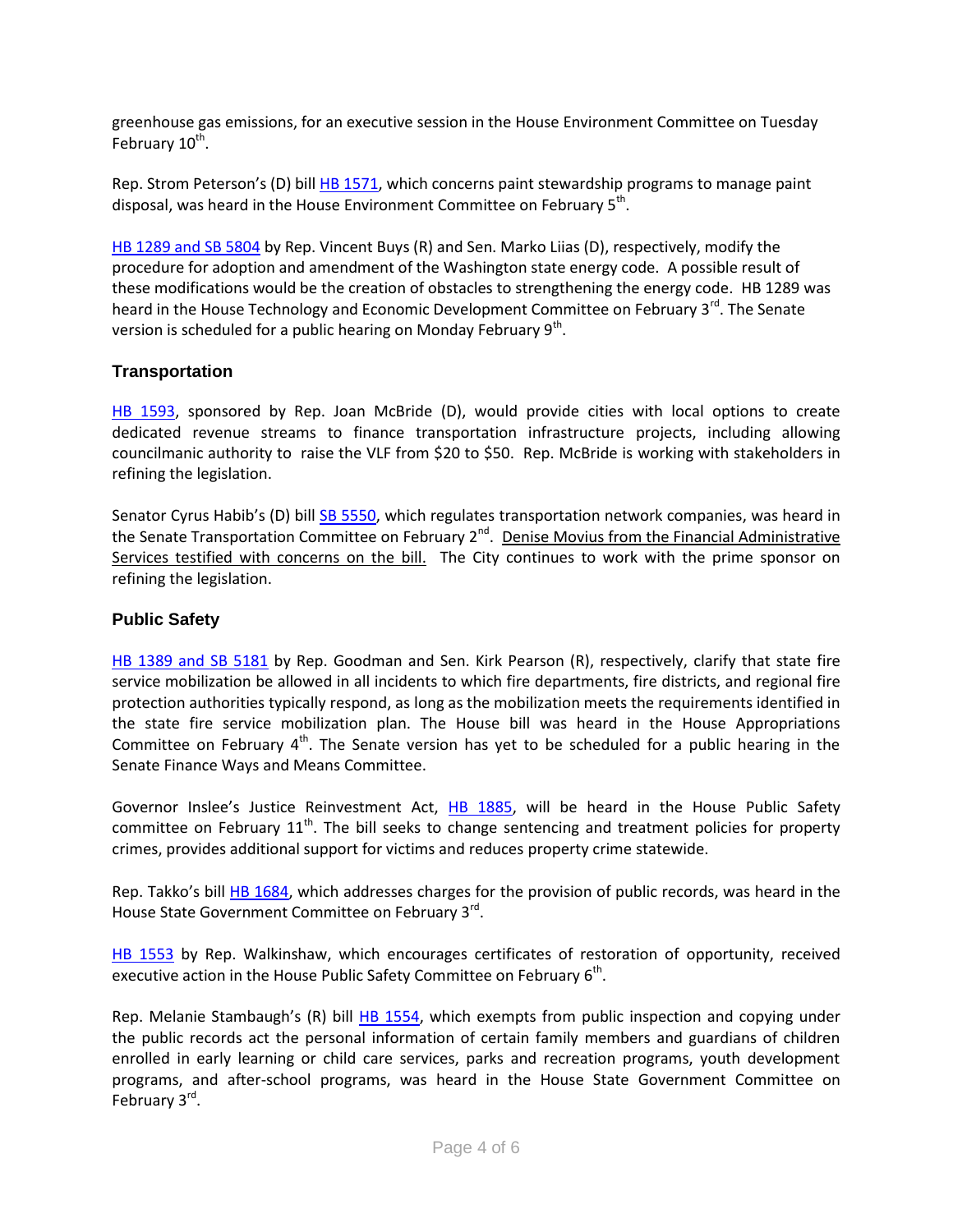[HB 1745 and SB 5668](http://app.leg.wa.gov/billinfo/summary.aspx?bill=1745&year=2015) by Rep. Luis Moscoso (D) and Sen. Habib, respectively, enact the Washington voting rights act. HB 1745 is scheduled for an executive session in the House Sate Government Committee on Thursday February  $12<sup>th</sup>$ . The Senate version is scheduled for a public hearing in the Senate Government Operations and Security Committee on Tuesday February  $10^{\text{th}}$ .

### **Gun Responsibility**

Rep. Laurie Jinkins (D) and Sen. Frockt introduced companion Extreme Risk Protection Order bills, [HB 1857](http://apps.leg.wa.gov/billinfo/summary.aspx?bill=1857&year=2015) and [SB 5727.](http://apps.leg.wa.gov/billinfo/summary.aspx?bill=5727&year=2015) These bills would allow family members and law enforcement to petition a court to temporarily suspend someone's access to firearms based on documented evidence that they pose a threat to themselves or others. The House bill has a hearing this week on Wednesday, February  $11^{\text{th}}$ .

Sen. Kohl-Welles introduced SB [5789](http://app.leg.wa.gov/billinfo/summary.aspx?bill=5789&year=2015) (companion to HB [1747\)](http://apps.leg.wa.gov/billinfo/summary.aspx?bill=1747&year=2015) the Child Access Prevention bill creating liability for child endangerment if a child accesses a firearm that was not safety stored and harms themselves or another person.

### **Body Cameras**

The legislature will hear two approaches to body cameras in House Judiciary next week. Rep. Hansen's bill, HB [1917,](http://apps.leg.wa.gov/billinfo/summary.aspx?bill=1917&year=2015) allows individuals who interact with officers to access video captured by body cameras in certain circumstances. Rep. Cindy Ryu's (D)  $HB 1910$  $HB 1910$  will be heard the same day -- this bill requires that cameras remain on continuously and only allows footage to be used in misconduct investigations into police. A companion bill (SB [5732\)](http://apps.leg.wa.gov/billinfo/summary.aspx?bill=5732&year=2015) is sponsored in the Sen. Pramila Jayapal (D).

### **Marijuana**

Movement continues on the marijuana regulation front, with several Senate bills receiving hearings and/or moving out of committee; while in the House, in an effort to reduce the number of hearings on the schedule, 18 bills relating to marijuana regulation were consolidated into one omnibus bill[, HB 1461.](http://app.leg.wa.gov/billinfo/summary.aspx?bill=1461&year=2015) The hearing on the bill stretched over two days and ranged in topic from revenue sharing and reducing siting provisions to overturning 1-502 entirely.

Individual bills receiving attention included:

[SSB 5052](http://app.leg.wa.gov/billinfo/summary.aspx?bill=5052&year=2015) by Sen. Ann Rivers (R), which establishes the cannabis patient protection act, is scheduled for an executive session in the Senate Ways and Means Committee on Monday February 9<sup>th</sup>.

[SB 5417](http://app.leg.wa.gov/billinfo/summary.aspx?bill=5417&year=2015) by Sen. Rivers, which concerns local government marijuana policies, is scheduled for an executive session in the Senate Commerce and Labor Committee on Monday February 9<sup>th</sup>.

Sen. Kohl-Welles' bill [SB 5572,](http://app.leg.wa.gov/billinfo/summary.aspx?bill=5572&year=2015) which concerns the sale, distribution, and delivery of marijuana, was heard in the Senate Commerce and Labor Committee on February 2<sup>nd</sup>. Seattle representatives testified in support of the reduction in siting restrictions.